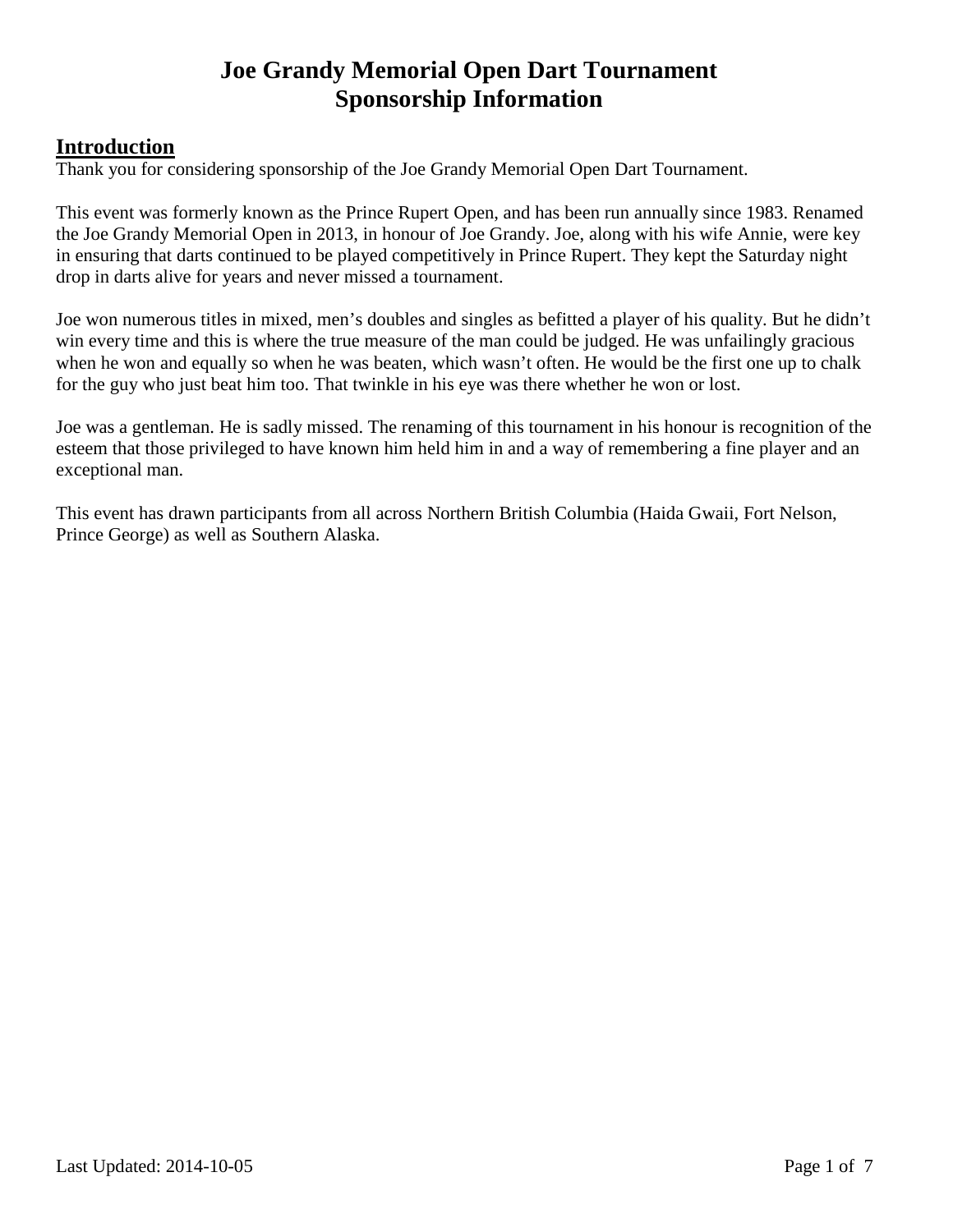## **Level 1 - \$25 or equivalent product/service\***

Your company's name will be included on the tournament's Sponsorship Billboard

## **Level 2 - \$50 or equivalent product/service\***

- Your company's name will be included on the tournament's Sponsorship Billboard
- Your company's name and logo will appear above ONE dartboard throughout the tournament

## **Level 3 - \$100 or equivalent product/service\***

- Your company's name will be included on the tournaments Sponsorship Billboard
- Your company's name and logo will appear above ONE dartboard throughout the tournament
- Your company advertisement and web-link (if applicable) will appear on the Prince Rupert Darts Website throughout the current dart season

## **Level 4 - \$300 or equivalent product/service\***

- Your company's name and logo will be included on the tournaments Sponsorship Billboard
- Your company's name and logo will appear above FOUR dartboards throughout the tournament
- Your company advertisement and web-link (if applicable) will appear on the Prince Rupert Darts Website throughout the current dart season
- Your company's name and logo will be included on the tournament poster
- Your business is welcome to provide promotional material for their business (coupons, key tags, pens, pamphlets etc)

## **Level 5 - \$500 or equivalent product/service\***

- Your company's name and logo will be included on the tournaments Sponsorship Billboard
- Your company's name and logo will appear above FOUR dartboards throughout the tournament
- Your company advertisement and web-link (if applicable) will appear on the Prince Rupert Darts Website throughout the current dart season
- Your company's name and logo will be included on the tournament poster
- Your business is welcome to provide promotional material for their business (coupons, key tags, pens, pamphlets etc)
- **Sponsorship of 2 tournament events\*\*** (company name announced at beginning and end of event, company advertisement/logo on event results poster, company name on event trophy)

#### **Level 6 - \$1000 or equivalent product/service\***

- Your company's name and logo will be included on the tournaments Sponsorship Billboard
- Your company's name and logo will appear above FOUR dartboards throughout the tournament
- Your company advertisement and web-link (if applicable) will appear on the Prince Rupert Darts Website throughout the current dart season
- Your company's name and logo will be included on the tournament poster
- Your business is welcome to provide promotional material for their business (coupons, key tags, pens, pamphlets etc)
- Sponsorship of 2 tournament events\*\* (company name announced at beginning and end of event, company advertisement/logo on event results poster, company name on event trophy)
- Non competitive advertising (we will not advertise above the level 2 category for any businesses that are in direct competition with your business)

\*Equivalent Product/Service – some of which may include, but are not limited to, Hotel Deals, Trophy's, Dart Shirts, Door Prizes, and Advertisement Services)

\* Events sponsorship – Every effort will be made so that you can choose which events you would like to sponsor ( Mixed Doubles, Ladies Doubles, Men's Doubles, Ladies Singles, Men's Singles)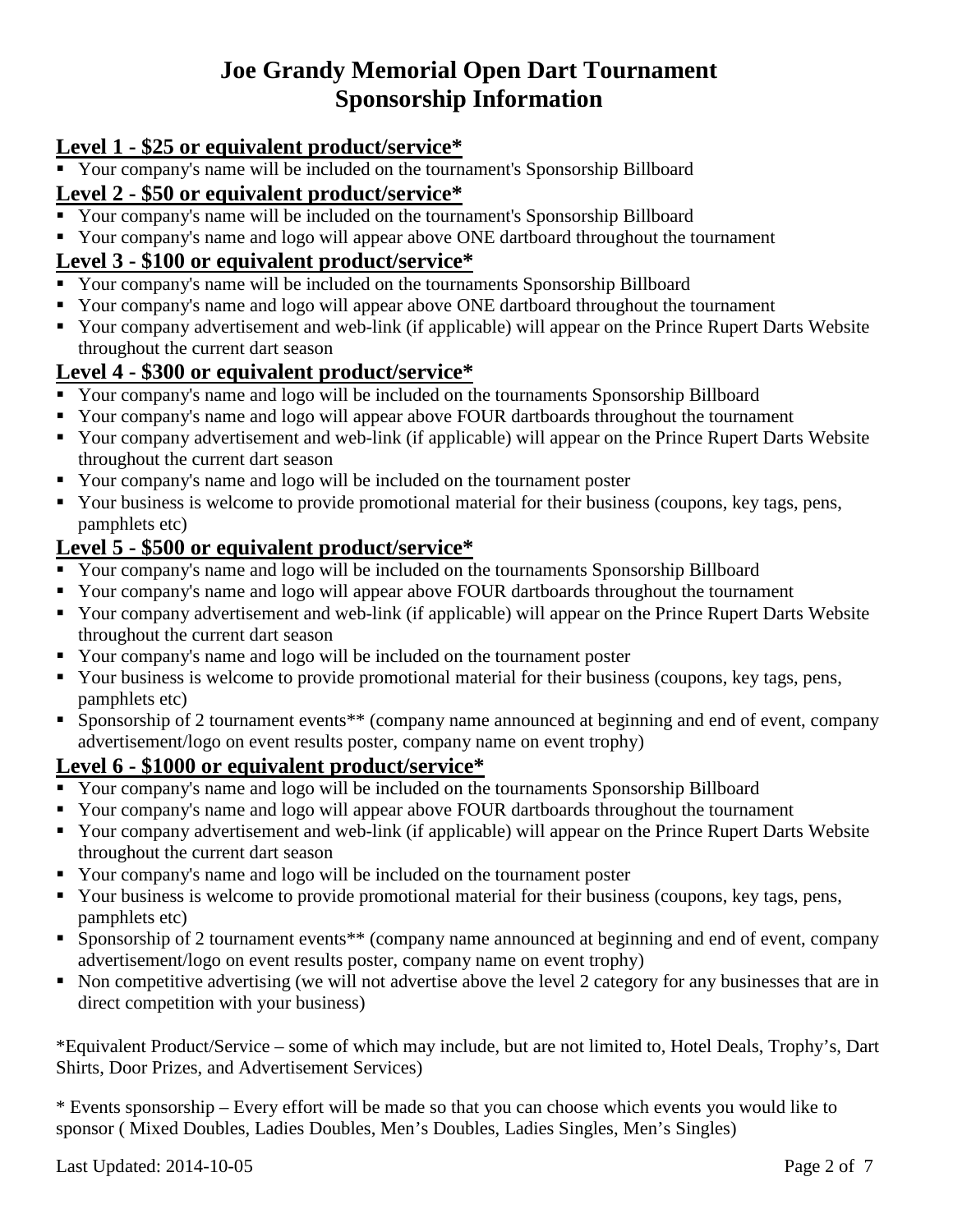## **Contact information:**

Don Wickens – 250-622-2079 prdarts@gmail.com Steve Maguire Cam Kloepper Ray Leonard

Cheques can be made out to: Prince Rupert Moose Dart League

Attachments:

Appendix A – List of placements for Tournament Poster

Appendix B – Draft Copy of Tournament Poster

Appendix C – Draft Copy of Tournament Results

Appendix  $D -$  Sponsorship Form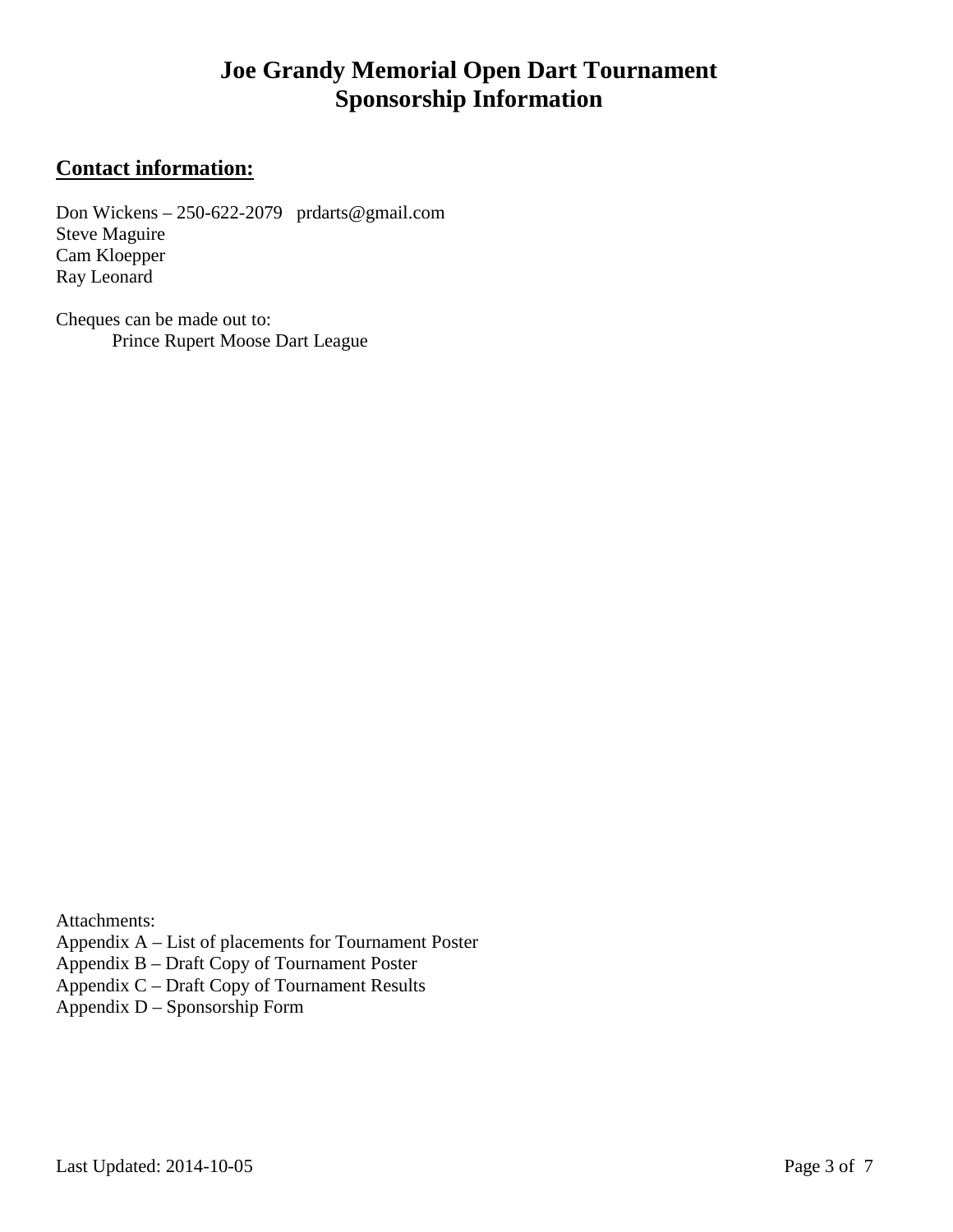#### Appendix A

#### **Tournament and results poster will be distributed to the following locations:**

Local businesses Moose Lodge Ocean View Lodge Safeway bulletin board Sponsoring businesses Legions, Dart Leagues and Community Bulletin boards in following locations:

Terrace Kitimat Smithers Houston

Masset Prince George Topley Dart League Granisle Dart League **Stewart** Fraser Lake Quesnel

AK dart leagues Houston Golf & Country Club Prince Rupert Curling Club

The following websites Prince Rupert Darts – www.prdarts.com Prince Rupert Moose Dart League facebook page Bullesye News – www.bullesyenews.ca Dartbook - www.dartbook.tv Quesnel Facebook Group Sport BC Facebook Canadian Darts Facebook Page Dart Lovers Facebook Dart Tournament Yahoo Group

erupert.ca rupertdaily.ca Events page hackingthemainframe.com

+ emailed to many dart players in Northwest BC, elsewhere in BC, AB and the rest of Canada.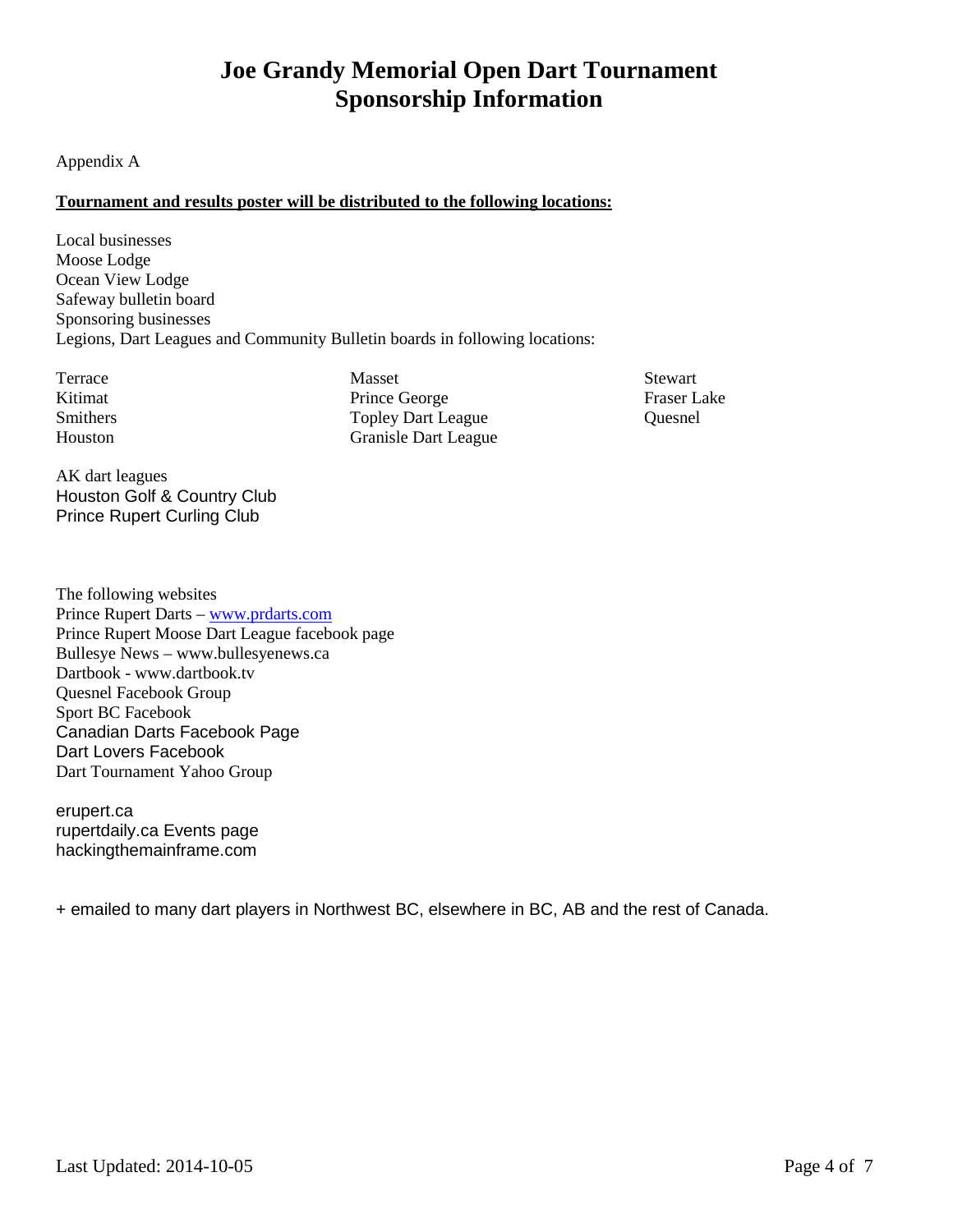| Dart Tournament<br>Appendix B<br><b>VEWOLICI</b><br><b>NOTER</b><br>Payout<br>Oct ##-##,20##<br>ver \$ added<br>Prince Rupert Moose Lodge<br>745 1st Ave West, Prin<br>$-3327$<br>$\sqrt[4]{0}$<br>Ruper <sub>T</sub> <sub>D</sub> |                                                                                                                    |                         |                                  |                                                                                                                            |                             |                           |                                           |                                                  |
|------------------------------------------------------------------------------------------------------------------------------------------------------------------------------------------------------------------------------------|--------------------------------------------------------------------------------------------------------------------|-------------------------|----------------------------------|----------------------------------------------------------------------------------------------------------------------------|-----------------------------|---------------------------|-------------------------------------------|--------------------------------------------------|
| <b>DAY</b>                                                                                                                                                                                                                         | <b>FRI</b>                                                                                                         | <b>SAT</b>              | <b>FAT</b>                       | S <sub>h</sub>                                                                                                             | ΝT                          | <b>SAT</b>                |                                           | For More Information Contact:                    |
| <b>DATE</b>                                                                                                                                                                                                                        | <b>Oct 02</b>                                                                                                      | <b>Oct 03</b>           | t 03                             |                                                                                                                            | Oct 03                      | <b>Oct 03</b>             |                                           | prdarts@gmail.com                                |
| START*                                                                                                                                                                                                                             | 8:00 pm                                                                                                            | 10:00 am                |                                  | <b>z:00 pm</b>                                                                                                             | 4:30 pm*                    | $2:00$ pm                 |                                           |                                                  |
| <b>EVENT</b>                                                                                                                                                                                                                       | <b>Mixed</b><br><b>Doubles</b>                                                                                     | Men's<br><b>Doubles</b> | <b>Women's</b><br><b>Singles</b> | Men's<br><b>Singles</b>                                                                                                    | Men's<br><b>Consolation</b> | Women's<br><b>Doubles</b> |                                           | www.prdarts.com                                  |
| <b>ENTRY</b>                                                                                                                                                                                                                       | \$10.00/<br>player                                                                                                 | \$15.00/<br>player      | \$15.00/<br>player               | \$15.00/<br>player                                                                                                         | \$15.00/<br>player          | \$15.00/<br>player        |                                           |                                                  |
|                                                                                                                                                                                                                                    | Registration ends 15 minutes before each event<br>Singles, \$50 added<br>Sponsorship<br><b>Information</b><br>Here |                         |                                  | * If more than 20 Players, a Men's Consolation round will follow Men's<br>Sponsorship<br><b>Information</b><br><b>Here</b> |                             |                           | Sponsorship<br><b>Information</b><br>Here | Sponsorship<br><b>Information</b><br><b>Here</b> |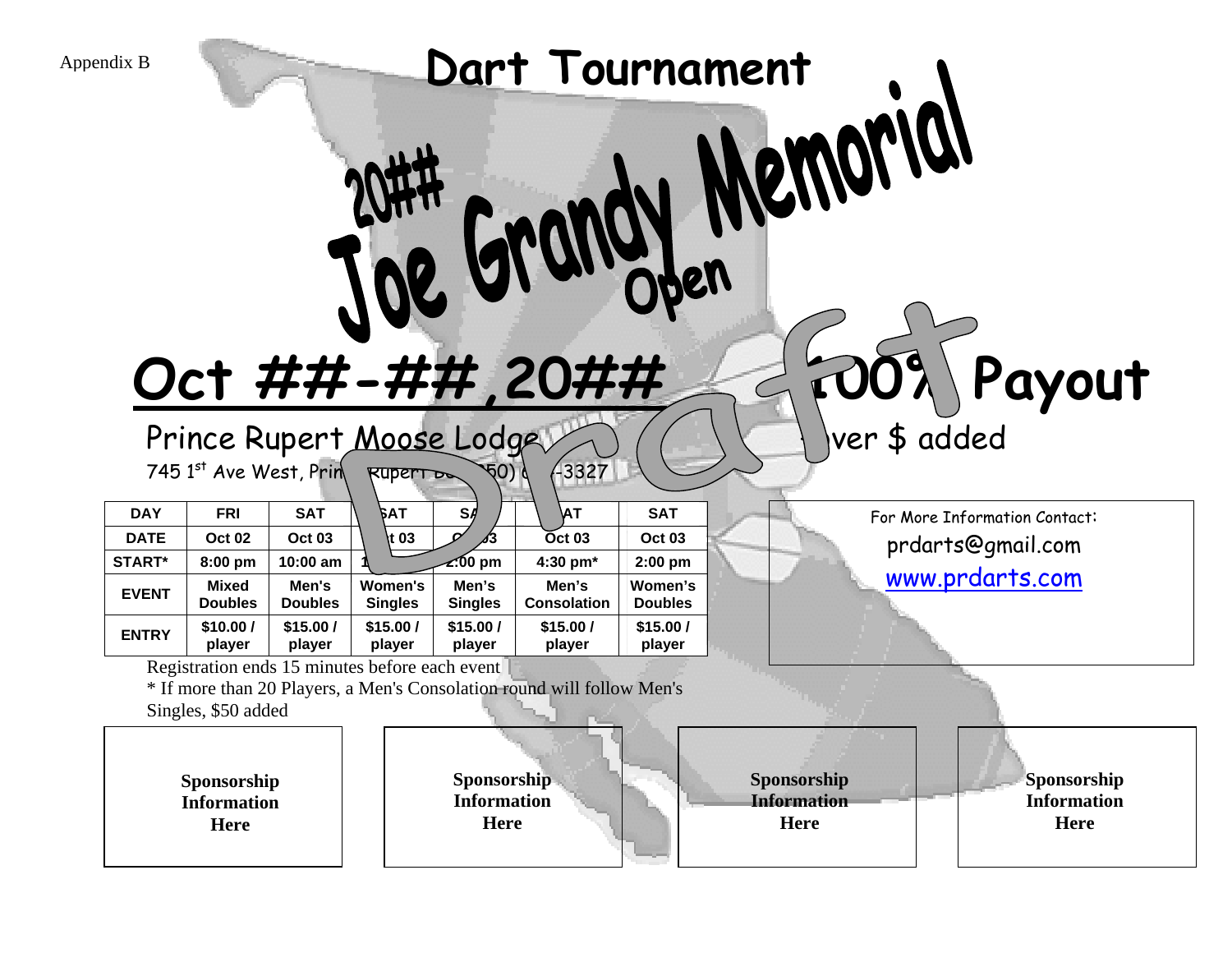# 2015 Joe Grandy Memorial Open

## **Results**

Advertise your business here Advertise your business here Advertise your business here Advertise your business here

| Mixed Doubles - Oct 02, 2015 | Men's Singles - Oct 03, 2015 |  |
|------------------------------|------------------------------|--|
| 1st                          | 1st                          |  |
| 2nd                          | 2nd                          |  |
| 3rd                          | 3rd                          |  |
| 3rd                          | 3rd                          |  |
| 5th                          | 5th                          |  |
| 5th                          | 5th                          |  |
| 5th                          | 5th                          |  |
| 5th                          | 5th                          |  |

|     | Men's Doubles - Oct 03, 2015 | Ladies Singles - Oct 03, 2015 |
|-----|------------------------------|-------------------------------|
| 1st |                              | 1st                           |
| 2nd |                              | 2 <sub>nd</sub>               |
| 3rd |                              | 3 <sub>0</sub>                |
| 3rd |                              | Brd                           |
| 5th |                              | 5th                           |
| 5th |                              | 5th∙                          |
| 5th |                              | 5th                           |
| 5th |                              | 5th                           |
|     |                              |                               |

| Ladies Doubles - Oct 03, 2015 | Mixed Triples - Oct 04, 2015 |
|-------------------------------|------------------------------|
| 1st                           | 1st                          |
| 2nd                           | 2nd                          |
| 3rd                           | 3rd                          |
| 3rd                           | 3rd                          |
| 5th                           | 5th                          |
| 5th                           | 5th                          |
| 5th                           | 5th                          |
| 5th                           | 5th                          |
|                               |                              |
| <b>Men's High Finish</b>      | <b>Ladies High Finish</b>    |
|                               |                              |

**Men's 180's Ladies 180's**